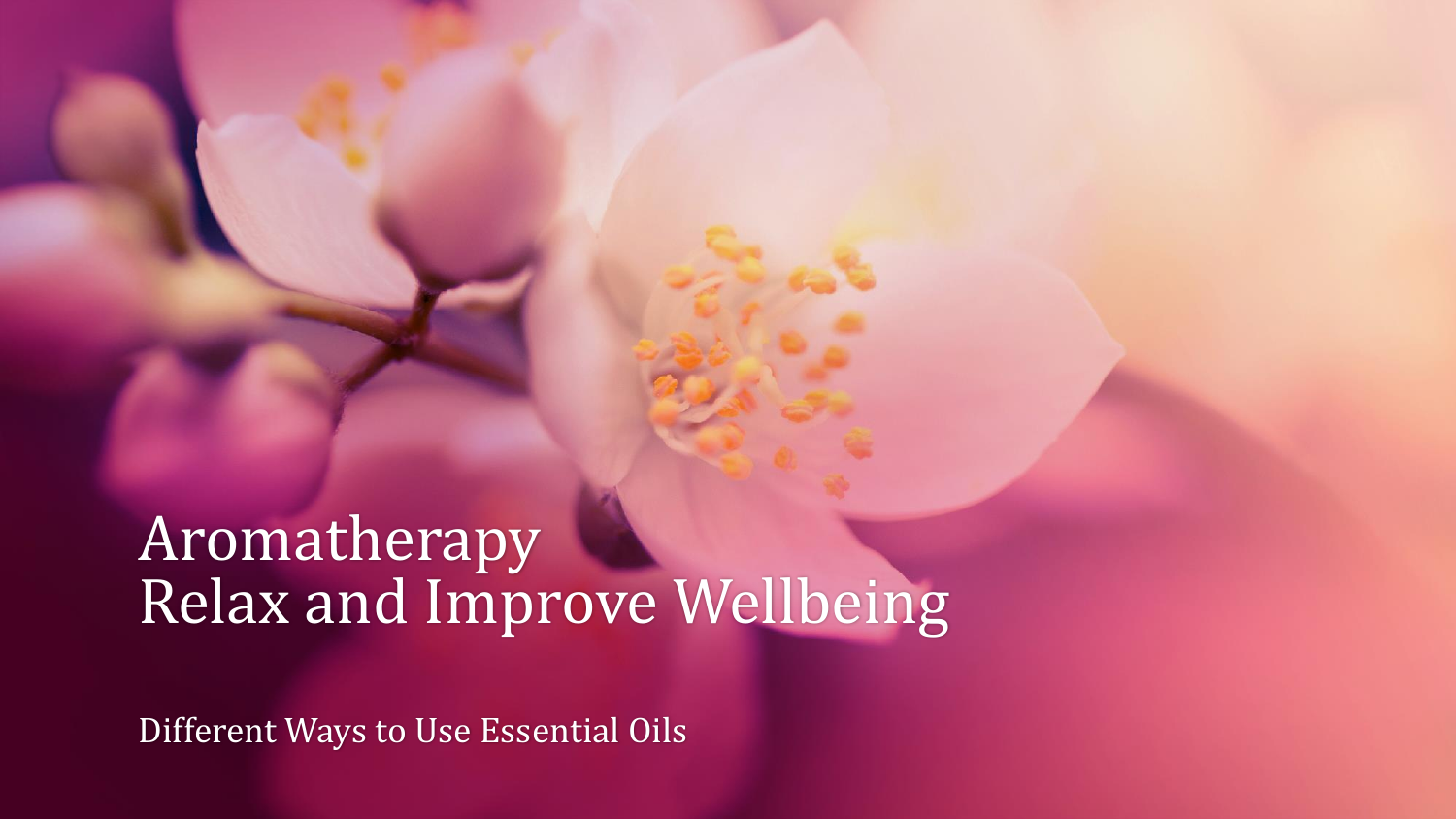# Content

- ❖ What is Aromatherapy
- ❖ How Does it Work
- ❖ Safety First
- ❖ How to Use Essential Oils
	- Burners
	- **<u>■ Diffusers</u>**
	- **Example 3 Baths & Skin Scent**
- ❖ How to Make your own Oil Blend
	- What You Will Need
	- How to Make It
- ❖ Essential Oil Recipes For Diffusers, Baths & Skin Scent

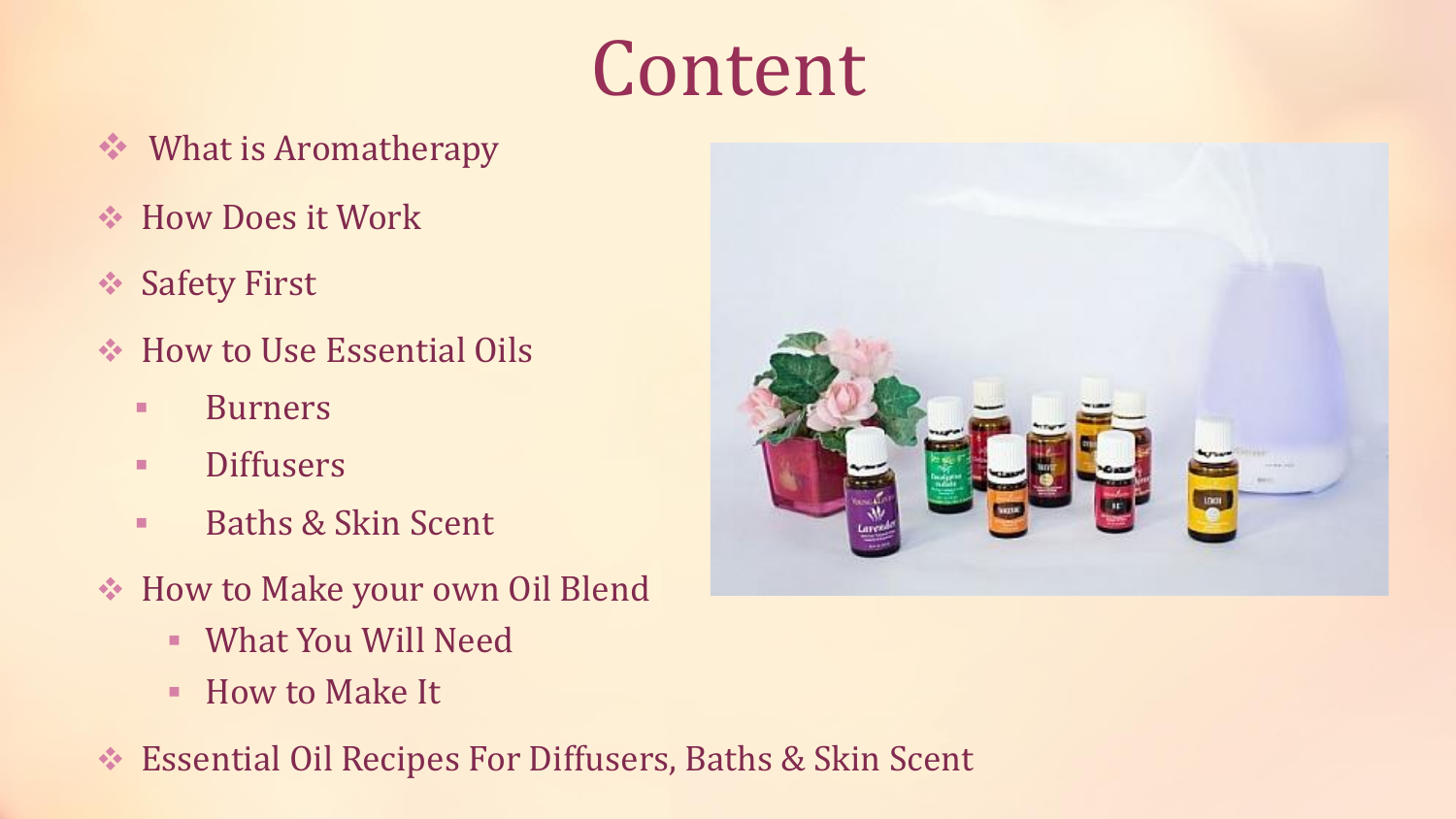### What is Aromatherapy?

*"Aromatherapy is a complementary therapy that uses essential oils to improve both physical and emotional wellbeing".*

*......"Plant oils have been used as therapy for thousands of years. Essential oils are made from essences found in the flowers, leaves, roots, peel, resin, seeds and bark of some plants".*

Expert reviewer, Dinesh Kotecha, Aromatherapist

<https://www.bupa.co.uk/health-information/complementary-therapies/aromatherapy>

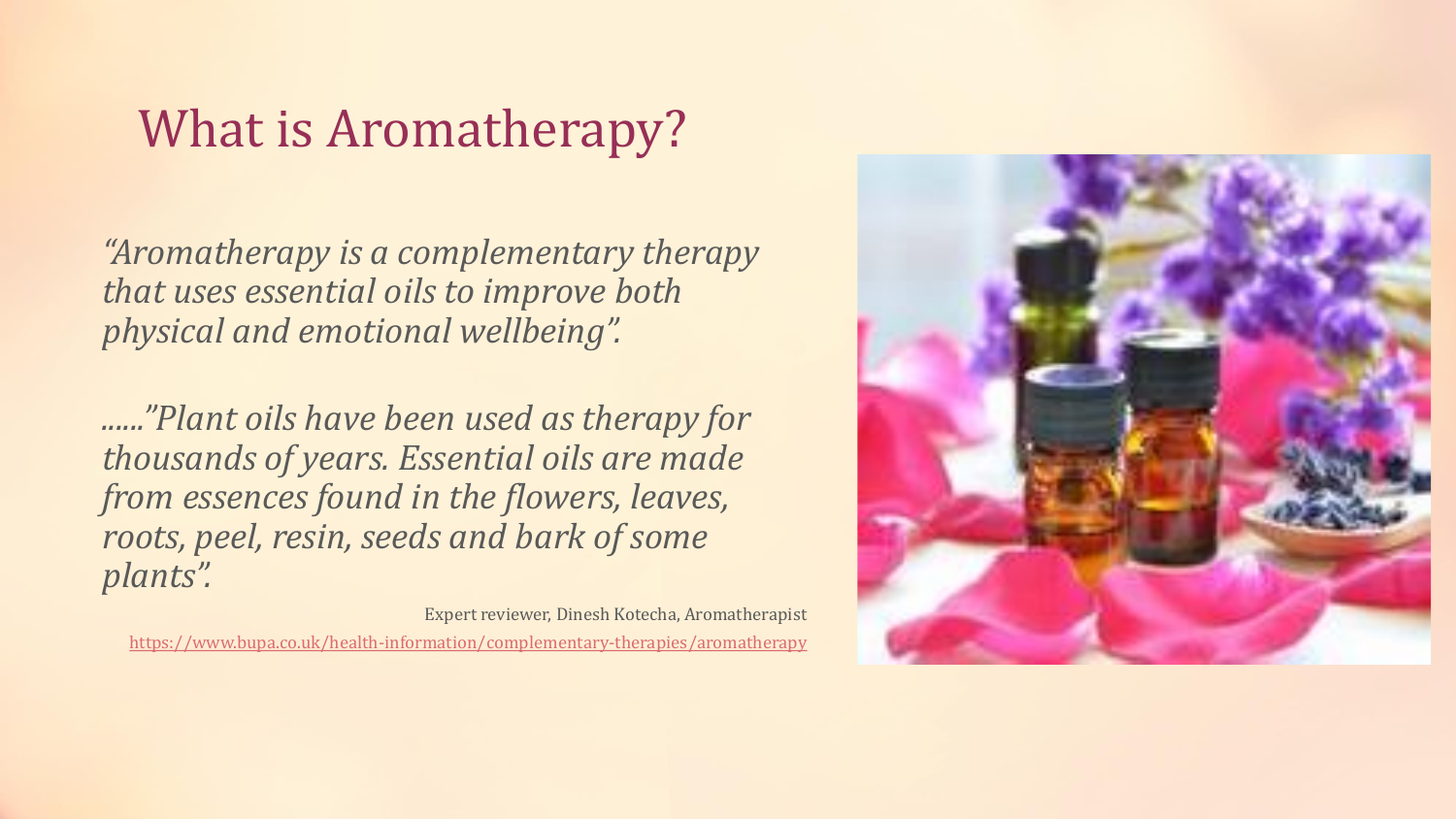

# How does it work?



Essential Oils are absorbed through your skin or have an effect on your sense of smell by breathing them in. Oils are used in lots of different ways:

- Added to carrier oil and used in massage
- Added to a warm bath
- Added to a tissue or hot water and inhaled
- Added to natural unscented creams and moisturiser
- Added to aroma-diffusers or oil burners



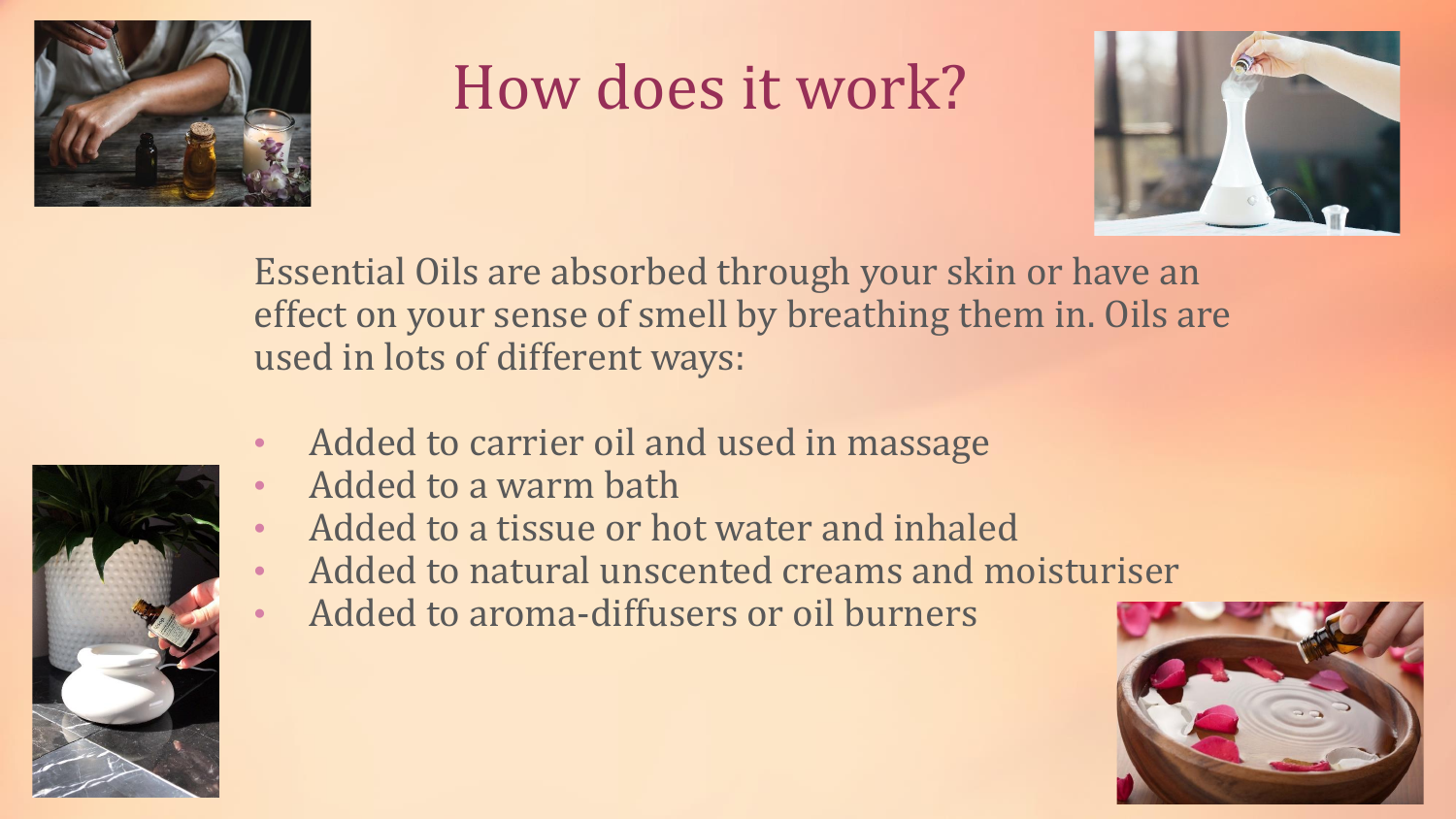# Using & Storing Oils Safely



#### **REMEMBER CHECK THE LABLE: There are two types of oil:**

**Essential oils:** These are natural 100% pure oil taken from the flower/plant etc and are safe to come in contact with the skin as long as they are mixed with a carrier oil. Essential oils should be stored in glass bottles. Oils mixed with a carrier oil can be kept in a plastic bottle.

**Oil Burner Oils:** These oils will contain extract from the flowers/plant but are usually mixed with chemicals and artificial scents. These oils must be used in burners only DO NOT USE directly on skin.

**Keep all oils out the reach of children and pets and store in a cool, dry place and out of direct sunlight**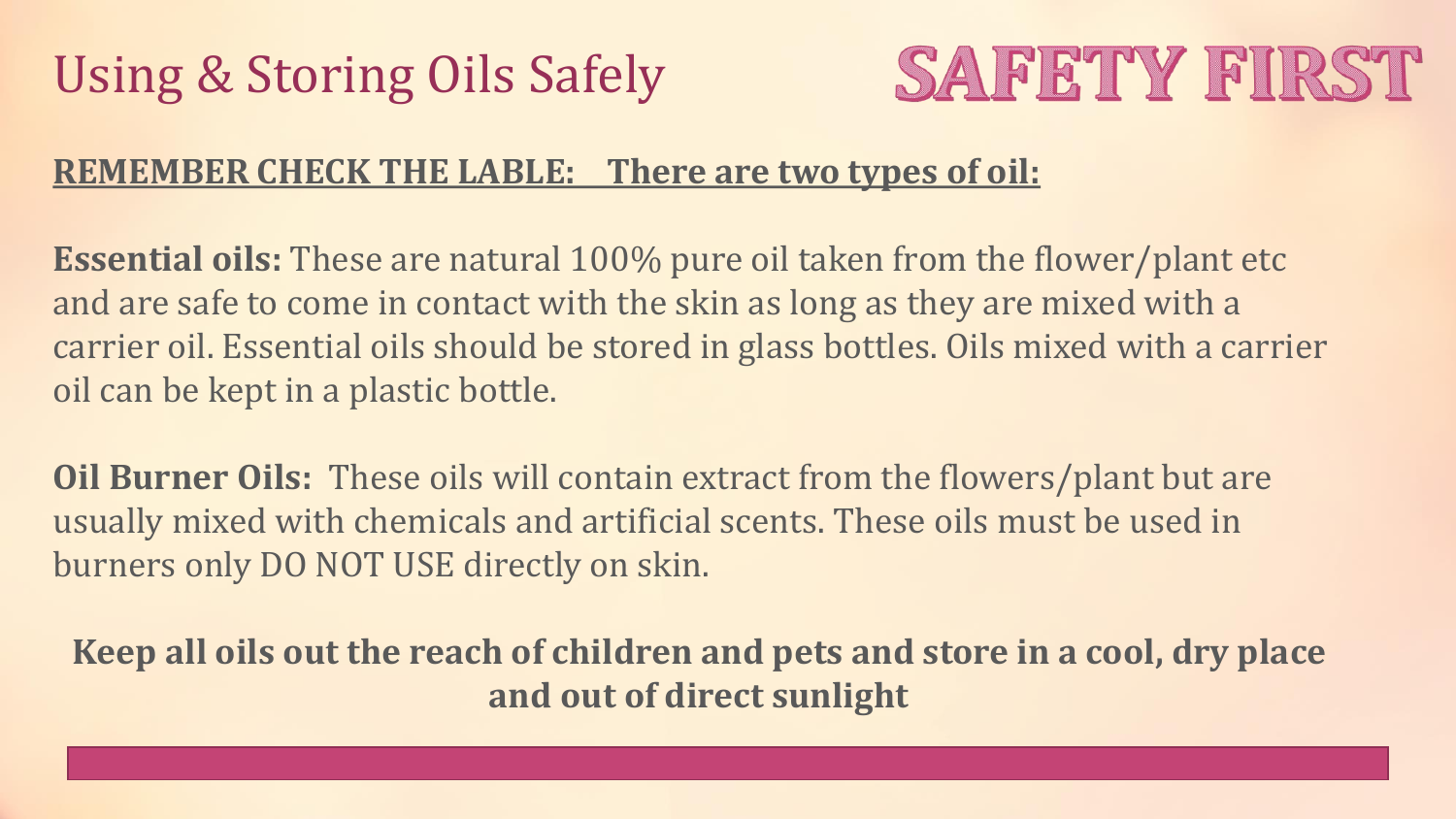## Using Oils Safely On Skin



**Using on the skin: DO NOT** use essential oils directly onto skin as this could cause irritation, itching and burning. Essential oils **MUST** be mixed with a carrier oil such as Coconut Oil, Olive Oil, Sweet Almond Oil, Argan Oil, Grapeseed Oil and Caster Oil to name a few.



# **IMPORTANT**

**Certain essential oils can be irritating, overpowering and even harmful to people with certain conditions and should be checked first before use or avoided.** 

#### **DO NOT USE ESSENTIALS OIL WITHOUT SEEKING ADVICE FIRST IF YOU ARE:**

**Pregnant Have Allergies/Sensitive Skin Have Epilepsy Diabetic High Blood Pressure Asthma**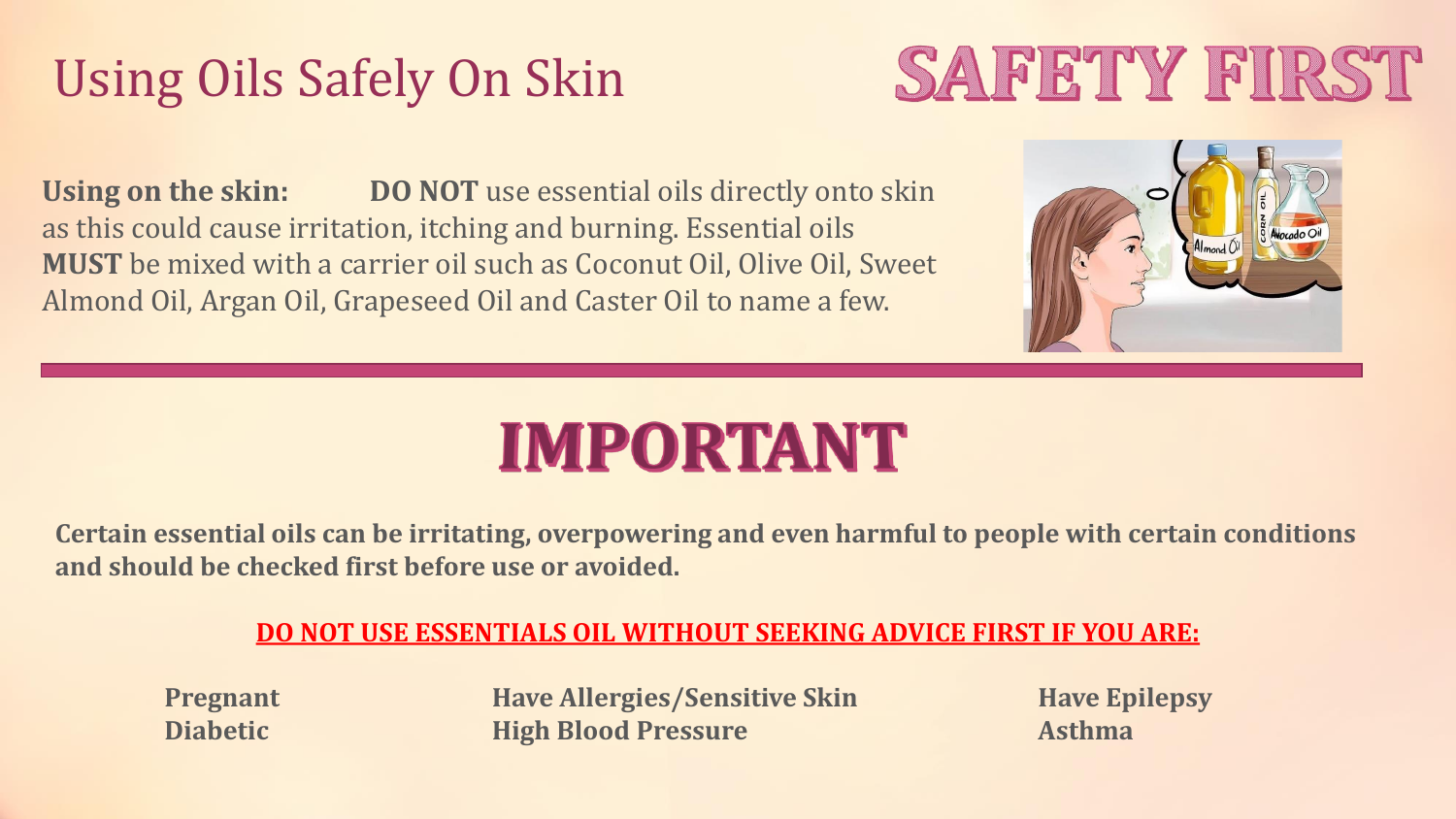#### How to Use Essential Oil

As mentioned previously there are lots of way to use essential oils to relax and improve your wellbeing. We are going to take a look at using oils in burners & diffusers, an aroma-bath and as a scent on your skin. If you want to try a full aromatherapy massage, then I would recommend you book a therapy session with a professional Aromatherapist who can create the right oil blends for your needs.

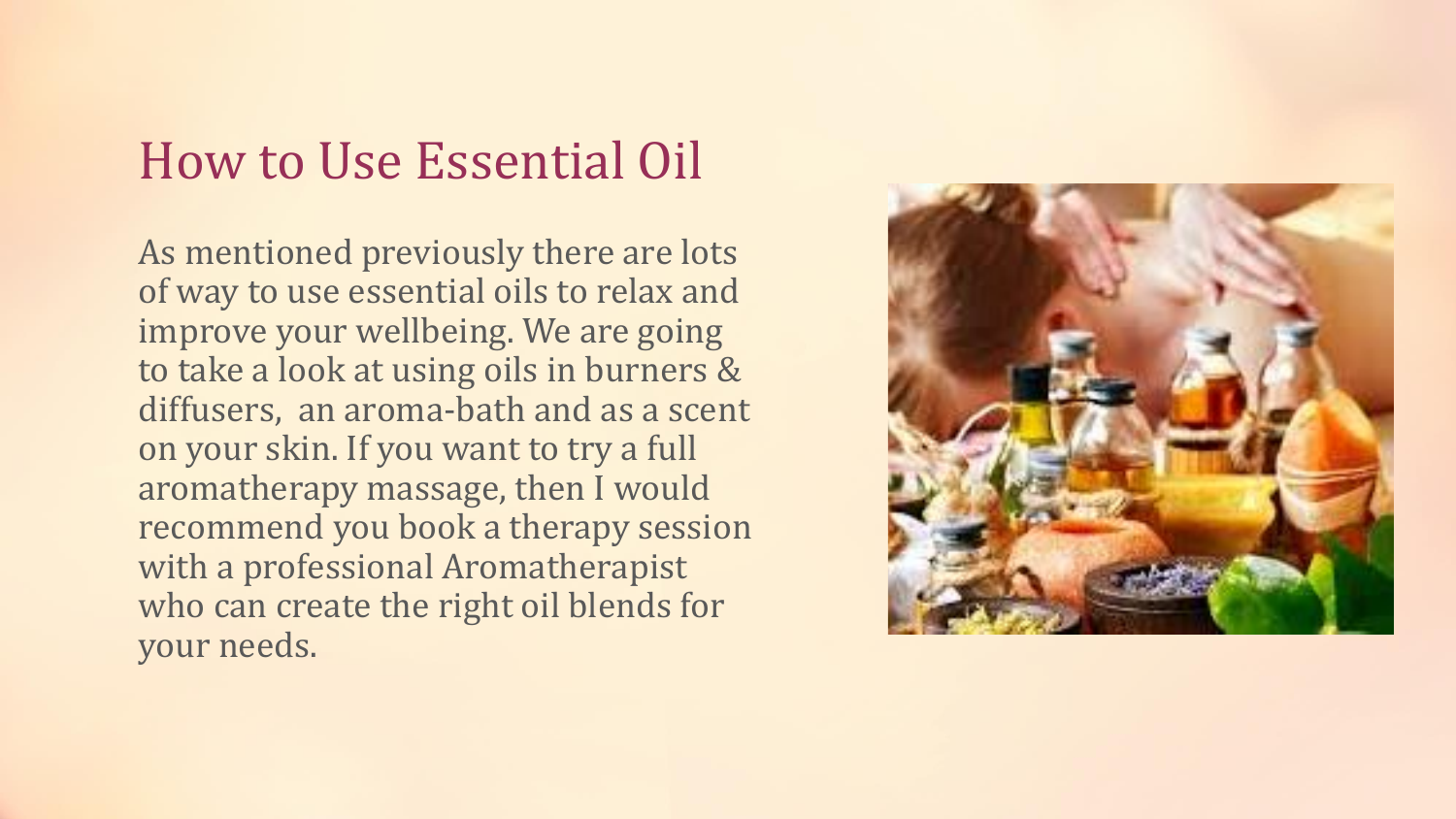### Oil Burners

Smell is one of our senses and a very important one. Smell can control our emotions, memories, and feelings. Certain smells can trigger feelings of peace and happiness, help us feel invigorated or calm our mind. Smell can help us rest, relax and promote sleep. Using an oil burner, diffuser or simply placing a few drops of essential oils on a handkerchief can move us towards relaxation and good wellbeing.



You can use essential oils or oils specifically made for burners. You will also need a tealight if your burner is not electronic. You need to fill the dish of your burner with a little water and then add up to 6 drops of your essential oil. You can add more water or oil to suit your sense of smell. Place your burner in a safe area where there is adequate ventilation. Do not place in a small confined space with no ventilation or you may find the smell too strong.

You can either spend time sat nearby the burner and simply relax or do an activity you enjoy such as reading, watching TV etc, or you can use it in conjunction with meditation, yoga, massage and other relaxation techniques.

Replenish water and oil as often as needed and use your burner for as long as you desire. If after a period of time you find the smell too much or you are getting a headache then it's likely your senses have had enough and time to have a break.

#### **Remember: Do not leave an oil burner with a tealight unattended.**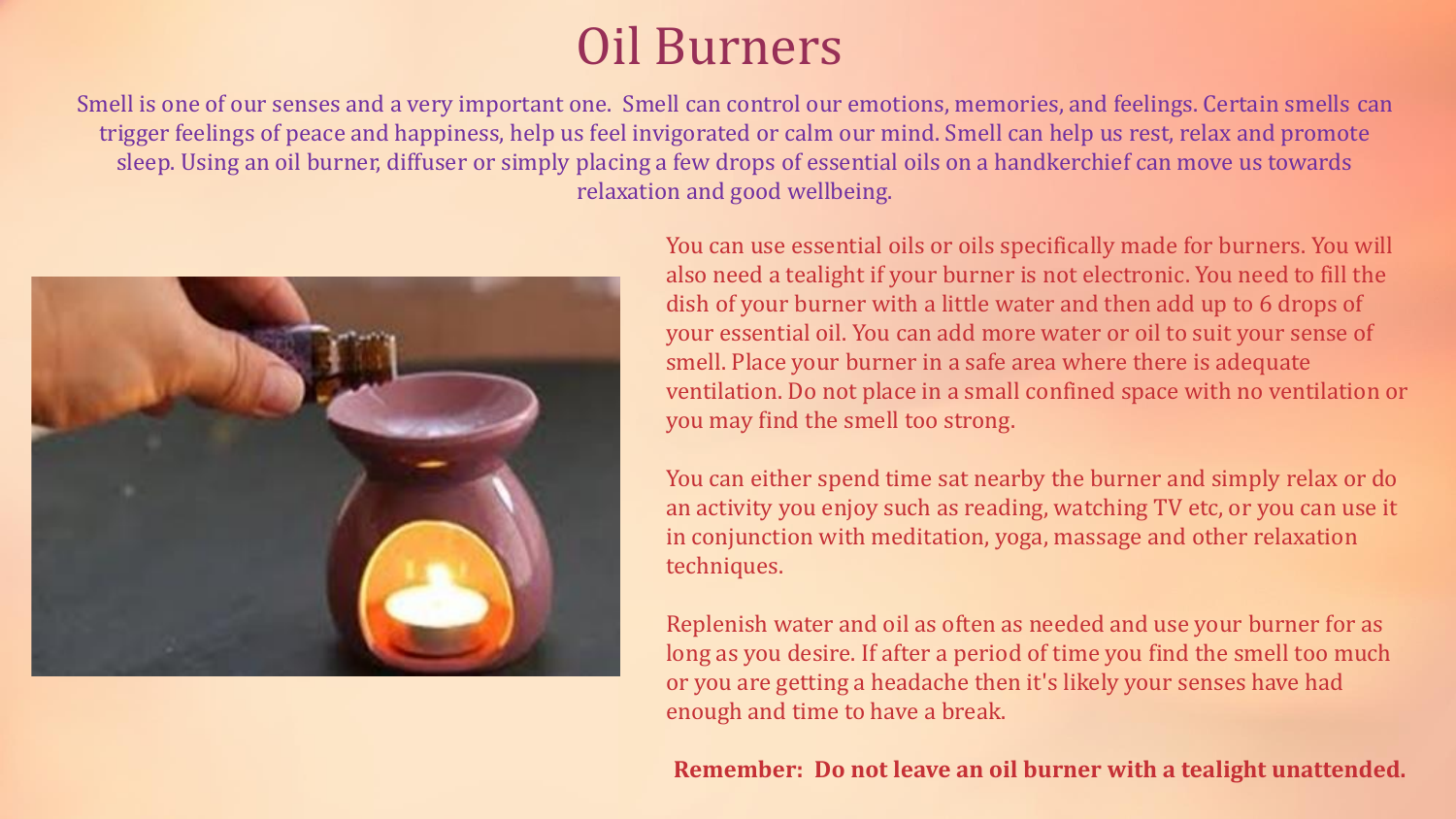#### **Diffusers**

To use a diffuser you need to follow the instructions that came with your diffuser. However it is normal that a diffuser will require you to fill the water holder to the fill line and add up to 6-10 drops of essential oil. I would recommend 6 drops of oil to begin with and add more if you feel you need a stronger smell.

Depending on your diffuser you can set it for continuous vapor or intermittent, some have a timer facility which means the diffuser will automatically switch off after selected time and most diffusers will switch off automatically when the water has all been evaporated.

A Diffuser is ideal if you want to use it at night to help promote sleep as they will shut themselves off after a certain period of time (Check your Instructions). It's also safer as there is no naked flame.

You can use your diffuser in the exact same way as the oil burner, having it in the background during another activity or use during a relaxation session.





### Fabric Diffusion

This is very easy and ideal if you don't have burners and diffusers. You do not need to mix your essential oil with water or oils but simply place 3 drops onto a handkerchief or a piece of fabric and then place your fabric nearby, e.g. a bedside table. You can place a few drops of oil onto a pillowcase if using Lavender for sleep or a Eucalyptus for a cold and breathing problems. However use an old pillowcase you don't mind being stained and place the drops on the edge/side away from where the face would be touching.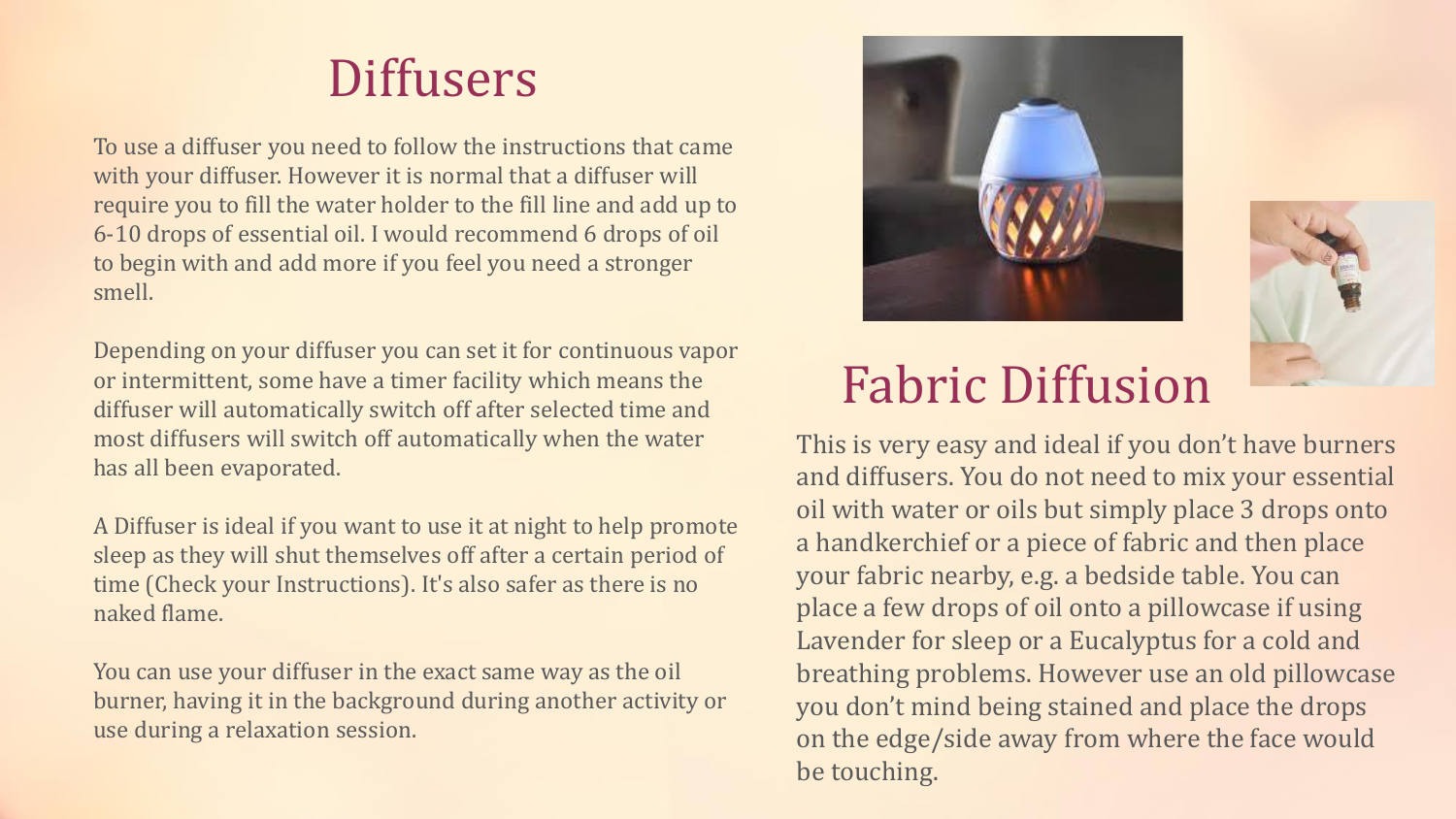#### Baths

There is nothing better when you are in need of relaxation than a warm bath to help you unwind and relieve stress. By adding essential oil to your bath you will amplify this relaxation and feeling of wellbeing.

As essential oil will come in contact with the skin it's advisable that you mix the essential oil with a carrier oil. Many people will actually just add the essential oil directly to a bath without carrier oil which is personal choice but for the sake of skin safety a carrier oil is recommended, especially if using for a child. However to add oils to a bath you simply need to run a full bath first without the oils with warm water. DO NOT make it too hot as oils will evaporate straight away. Then either add 6-8 drops essential oil blend (with carrier oil/diluted) or 3-6 drops if using essential oil only (no carrier oil/undiluted). Start with less and add more if you feel it's necessary. Mix into the water thoroughly.



### Skin Scent



Another way that essential oil can aid wellbeing and relaxation is to wear it on the skin. The scent of particular oils can change how we react and feel during a day. For example if you are finding concentration hard during a day a small dab of Orange and Lemon oil on the skin can invigorate the senses and aid concentration.

To use oils in this way, your essential oil MUST be mixed with a carrier oil so it's safe on the skin and does not irritate. Use only one drop of your desired oil and dab it on the inside of your wrists or just behind your ear. You can reapply the oil if and when the smell wears off.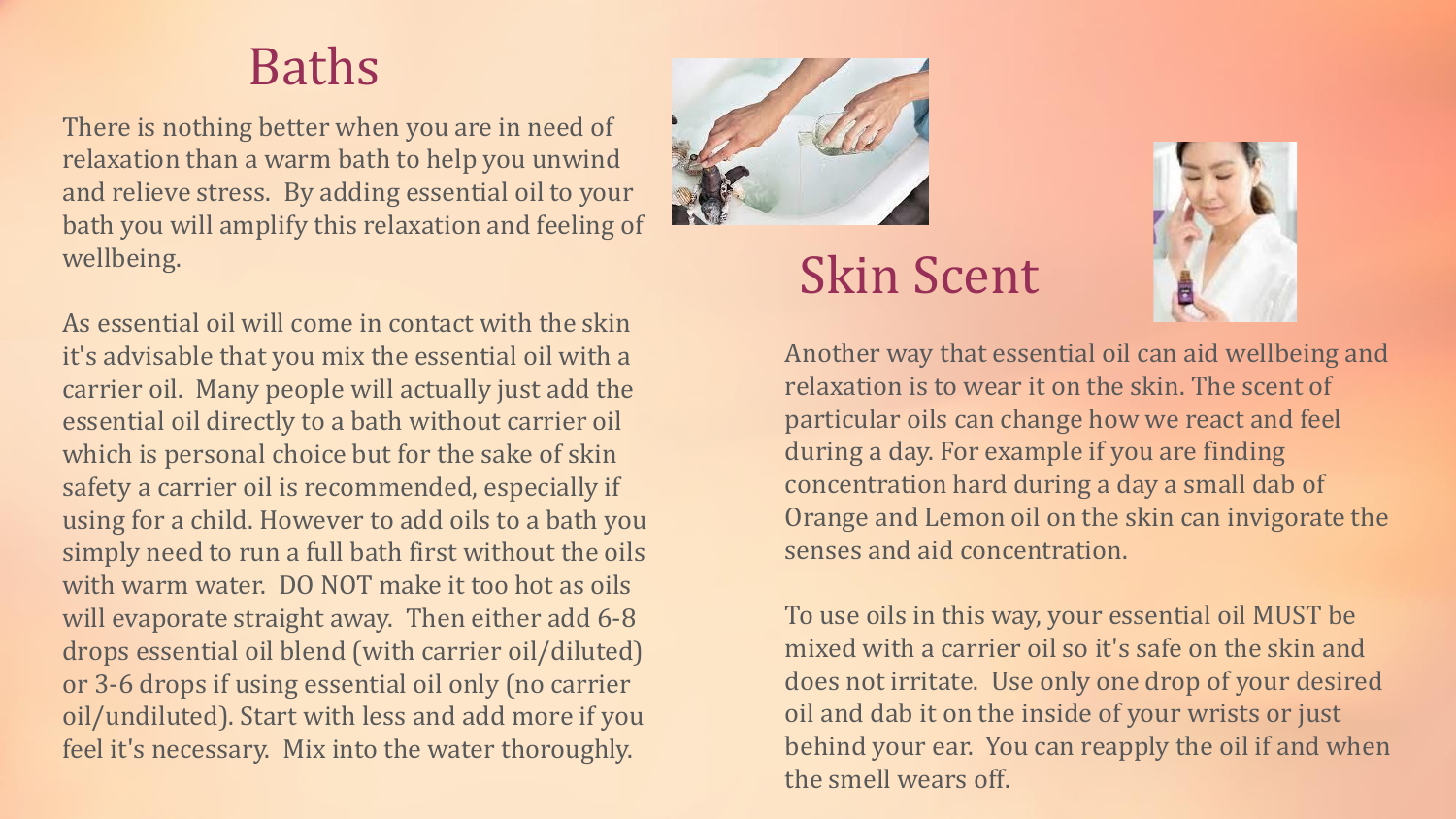

# How to make your own oil blend

## What you will need:

- ➢ Quality Essential Oil
- ➢ Clean Plastic or Glass bottle
- ➢ Kitchen towel/Tray to protect your work surface
- ➢ Dropper/Pipette With Measure (optional)
- $\triangleright$  Measuring jug
- ➢ Carrier oil such as:
	- **Olive Oil**
	- **Coconut Oil**
	- **Sweet Almond Oil**
	- **Argan Oil**
	- Grapeseed Oil
	- **Caster Oil**





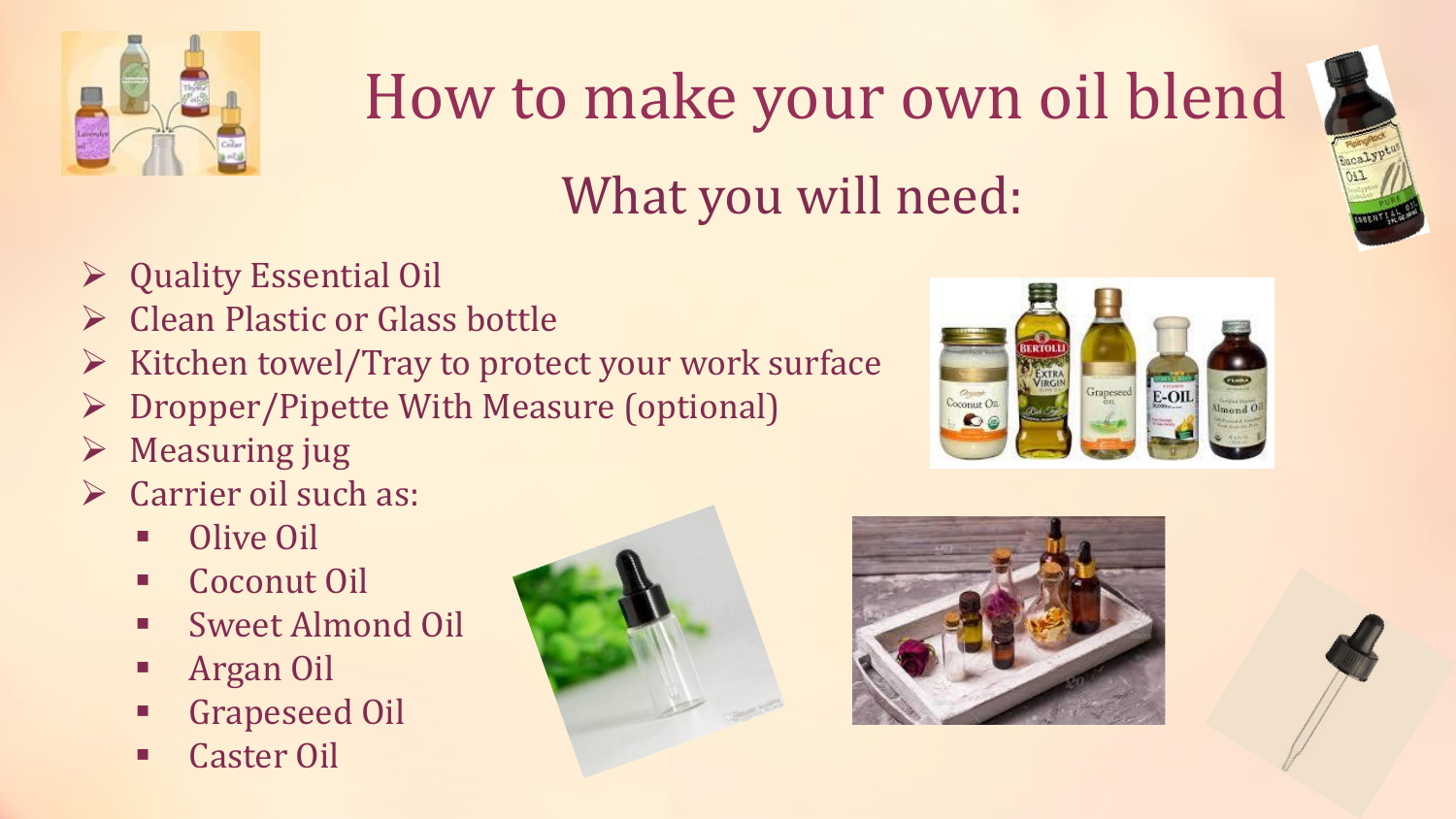

# How to make It

For use with children over 12 months old and adults

**Step 1:** Place your oils and bottles on a tray or kitchen paper to protect your work surface. Based on using a 20ml clean bottle, add 15mls or 3 teaspoons of carrier oil to your clean bottle using a dropper/pipette or measuring jug. If you are making the oil blend to use immediately and not store for future use, you can just simply use a glass measuring jug. (DO NOT use a plastic kitchen jug, as essential oils will stain, leave residue smell and leave the jug unusable in the kitchen)

**Step 2:** Using a dropper/pipette or the essential oil bottle's own dripper feed add 4-5 drops of essential oil to the carrier oil. If you are using more than one essential oil, for example Orange and Lemon Oils then add 2 or 3 drops of one oil and 2 drops of the other.

**Step 3:** Mix thoroughly using a spoon or place lid on bottle and shake vigorously to mix the oils.

*3 drops of essential oil to 10 ml of carrier oil 4-5 drops of essential oil to 15 ml of carrier oil 6 drops of essential oil to 20 ml of carrier oil 15 drops of essential oil to 50 ml of carrier oil 30 drops of essential oil to 100 ml of carrier oil*